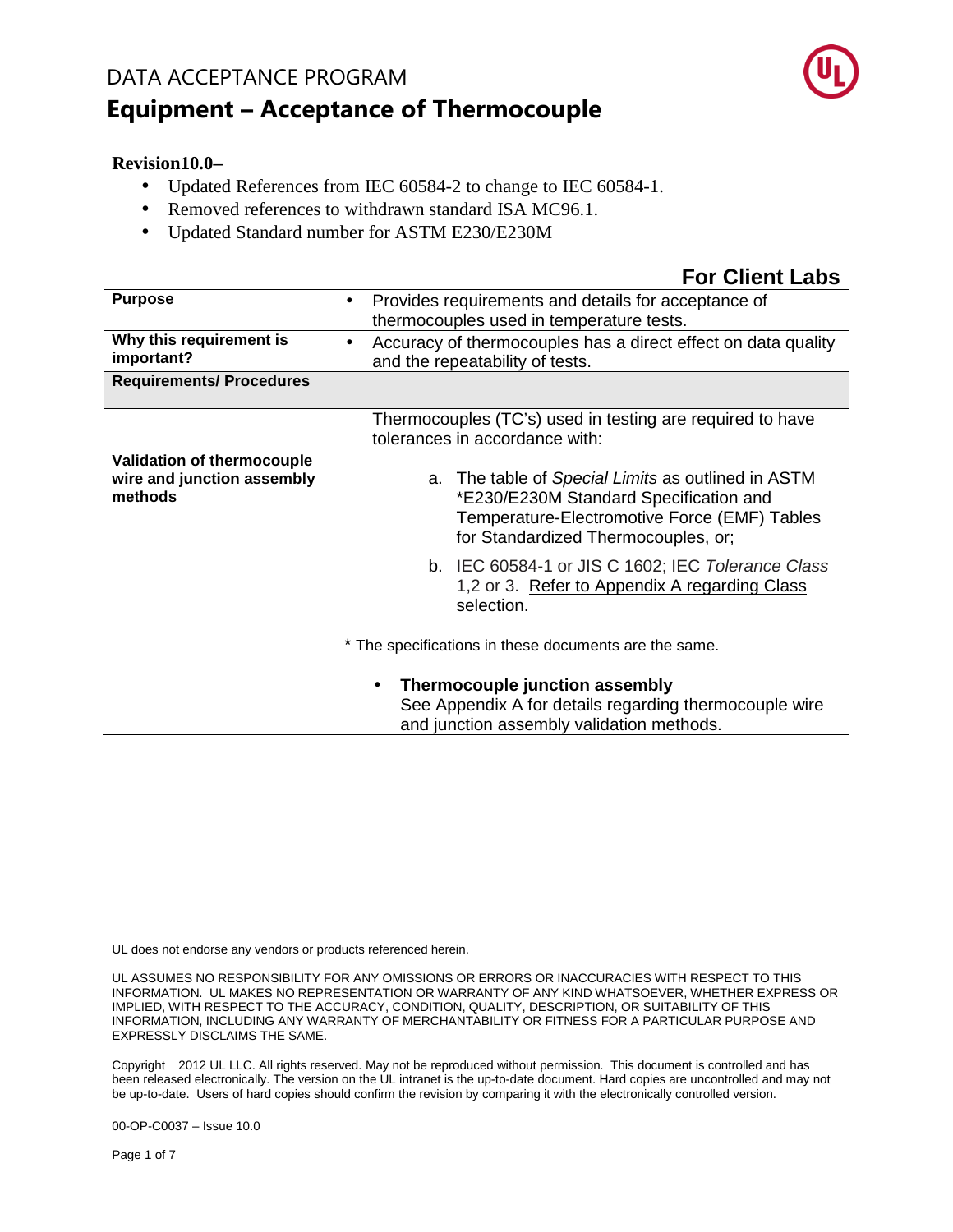**Records** 

# **Equipment – Acceptance of Thermocouple**



| Records                                                                          |                                                                                                                                                                                                                                                                                                                                           |
|----------------------------------------------------------------------------------|-------------------------------------------------------------------------------------------------------------------------------------------------------------------------------------------------------------------------------------------------------------------------------------------------------------------------------------------|
| <b>Certificates, Approval</b><br><b>Forms, and Other</b><br><b>Documentation</b> | For WTDP -                                                                                                                                                                                                                                                                                                                                |
|                                                                                  | Prior to testing, UL staff are to review copies of<br>$\bullet$<br>compliance certificates and records for;<br>1. the thermocouple wire and related validation of the<br>TC assembly and;<br>2. any TC's that are pre-assembled by suppliers.<br>An indication of acceptance / rejection is to be noted in<br>٠<br>the datasheet package. |
|                                                                                  | For other DAP programs (CTDP, TCP, TPTDP, etc) -                                                                                                                                                                                                                                                                                          |
|                                                                                  | Clients are to index and retain copies of certificates and<br>$\bullet$<br>related documentation from each roll of thermocouple<br>wire or TC's presently in use.                                                                                                                                                                         |
|                                                                                  | In lieu of storage of paper copies of the documentation,<br>٠<br>these may be stored electronically.                                                                                                                                                                                                                                      |

UL does not endorse any vendors or products referenced herein.

UL ASSUMES NO RESPONSIBILITY FOR ANY OMISSIONS OR ERRORS OR INACCURACIES WITH RESPECT TO THIS INFORMATION. UL MAKES NO REPRESENTATION OR WARRANTY OF ANY KIND WHATSOEVER, WHETHER EXPRESS OR IMPLIED, WITH RESPECT TO THE ACCURACY, CONDITION, QUALITY, DESCRIPTION, OR SUITABILITY OF THIS INFORMATION, INCLUDING ANY WARRANTY OF MERCHANTABILITY OR FITNESS FOR A PARTICULAR PURPOSE AND EXPRESSLY DISCLAIMS THE SAME.

Copyright @ 2012 UL LLC. All rights reserved. May not be reproduced without permission. This document is controlled and has been released electronically. The version on the UL intranet is the up-to-date document. Hard copies are uncontrolled and may not be up-to-date. Users of hard copies should confirm the revision by comparing it with the electronically controlled version.

00-OP-C0037 – Issue 10.0

Page 2 of 7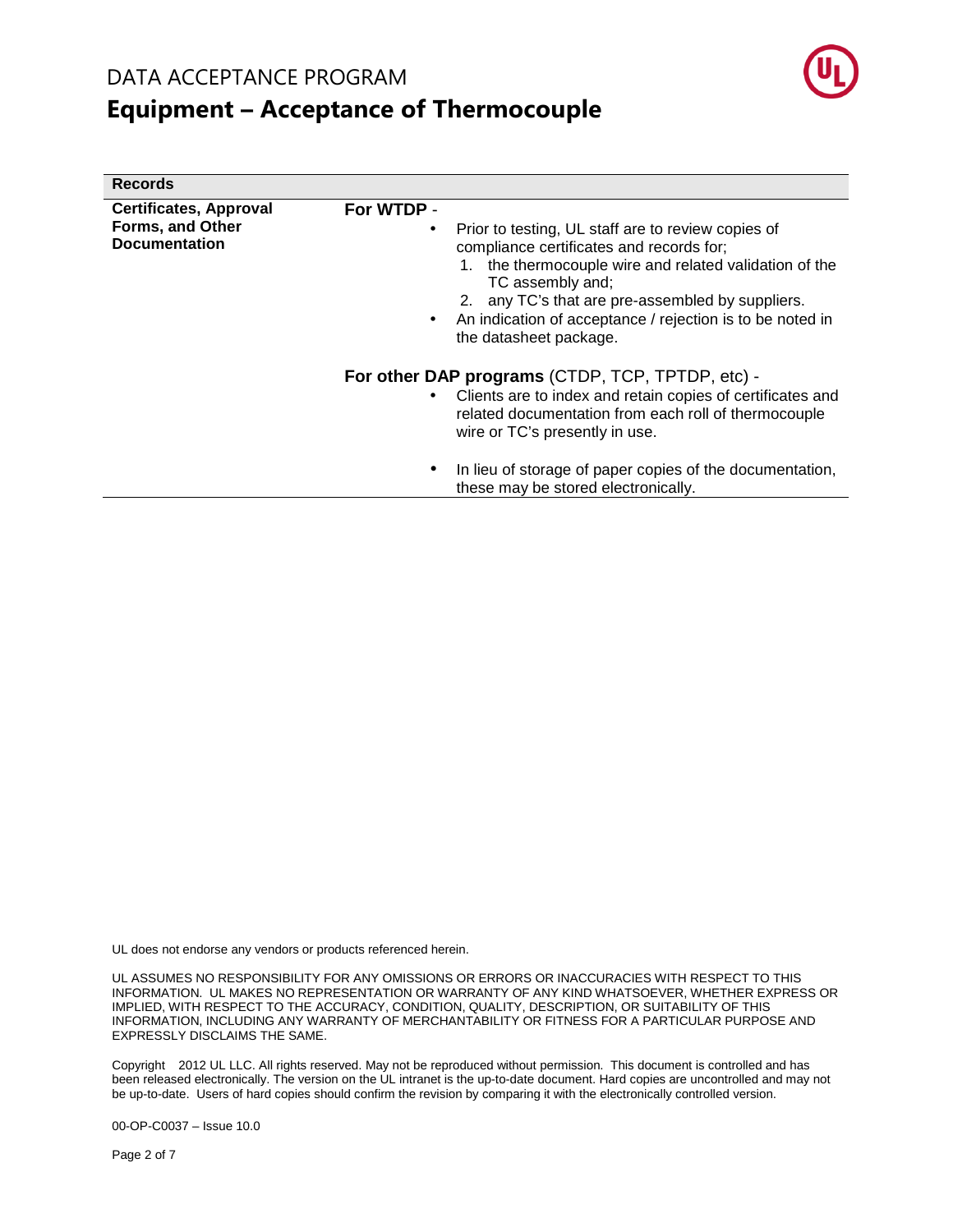

### APPENDIX A

The following methods shall be applied in determining the acceptance of thermocouple wire and/or the assembled thermocouple junction:

### **ACCEPTANCE OF THERMOCOUPLE WIRE BY CERTIFICATE OF COMPLIANCE**

1. The supplier of the thermocouple wire shall be required to provide a certificate of conformance. The appropriate certificate shall be requested from the supplier when the material is ordered (i.e. *Class* 1,2 or 3 per IEC 60584-1, JIS C 1602, *Special Tolerances*  (Limits) wire per ASTM E230/E230M. The certificate shall be included with the material shipment or the supplier shall provide an alternate means such as access to a website where the certificate can be obtained.

#### **Tolerance Class Selection**

- 2. Where IEC 60584-1, JIS C 1602 are applied, the thermocouple type and Class tolerance shall be selected according to the following:
	- a. The maximum tolerance value does not exceed  $+/- 1.5$  degrees C of reading for thermocouples identified in IEC 60584-1 or JIS C 1602.
	- b. Alternately, where higher temperature ranges of the selected thermocouple are measured, a tolerance value of 0.4% of reading may be applied to thermocouple tolerances as specified in IEC 60584-1 or JIS C 1602.

#### **ACCEPTANCE OF PREASSEMBLED THERMOCOUPLES**

- 1. A certificate of compliance shall be included with the results of the pre-shipment testing for the thermocouples. The testing shall be sufficient to confirm the proper function of the thermocouple assembly in accordance with *Class* 1,2 or 3 per IEC 60584-1, JIS C 1602, *Special Tolerances* (Limits) wire per ASTM E230/E230M.
- Where wire thermocouples are re-used without renewing the thermocouple junction, a reverification shall be performed prior to re-use to assure the thermocouples are compliant

UL does not endorse any vendors or products referenced herein.

UL ASSUMES NO RESPONSIBILITY FOR ANY OMISSIONS OR ERRORS OR INACCURACIES WITH RESPECT TO THIS INFORMATION. UL MAKES NO REPRESENTATION OR WARRANTY OF ANY KIND WHATSOEVER, WHETHER EXPRESS OR IMPLIED, WITH RESPECT TO THE ACCURACY, CONDITION, QUALITY, DESCRIPTION, OR SUITABILITY OF THIS INFORMATION, INCLUDING ANY WARRANTY OF MERCHANTABILITY OR FITNESS FOR A PARTICULAR PURPOSE AND EXPRESSLY DISCLAIMS THE SAME.

Copyright 2012 UL LLC. All rights reserved. May not be reproduced without permission. This document is controlled and has been released electronically. The version on the UL intranet is the up-to-date document. Hard copies are uncontrolled and may not be up-to-date. Users of hard copies should confirm the revision by comparing it with the electronically controlled version.

00-OP-C0037 – Issue 10.0

Page 3 of 7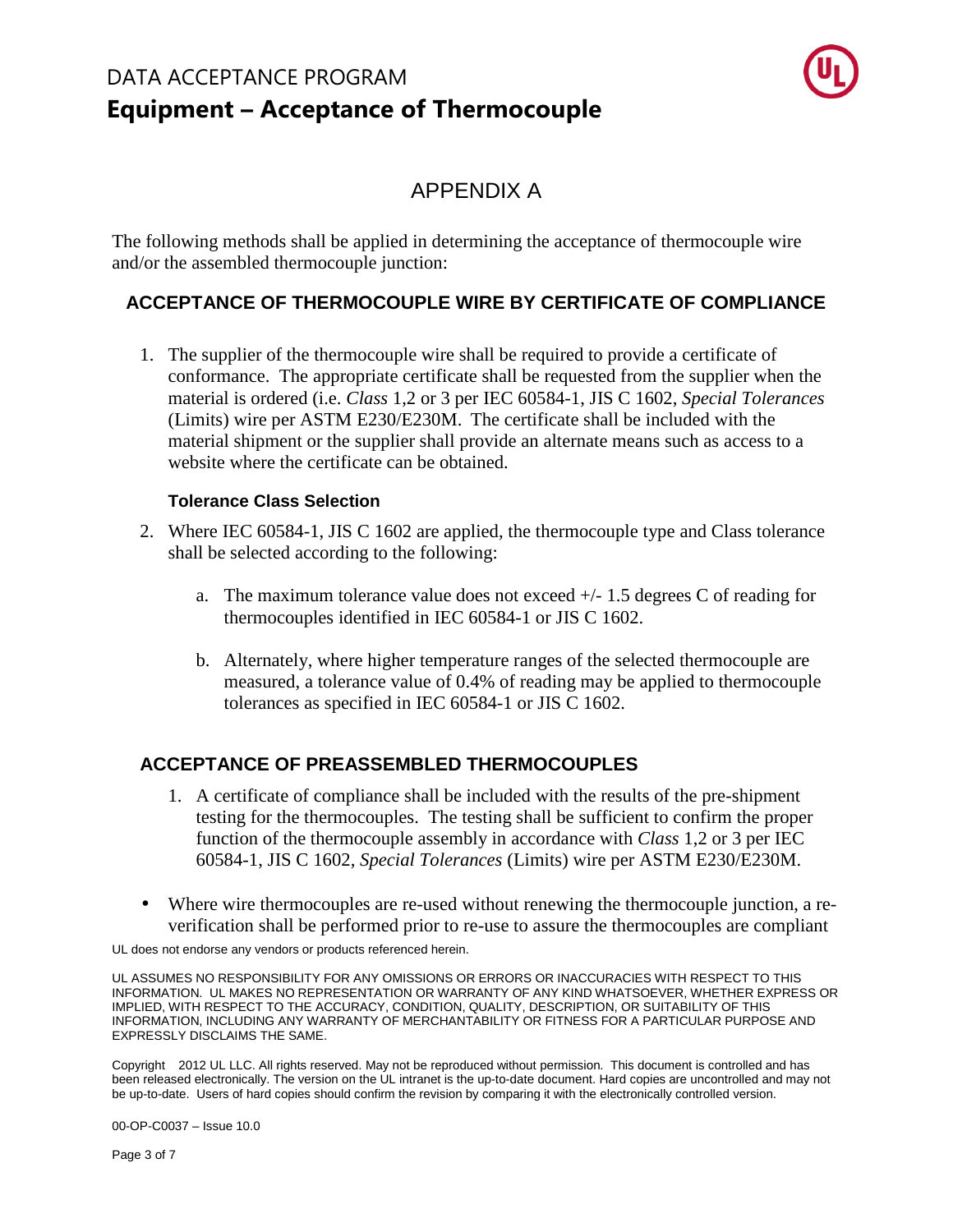

with the appropriate table in ASTM E230/E230M, IEC 60584-1 or JIS C 1602. This requirement does not apply to test fixtures (alcoves, measuring grids, etc) that use permanently installed wire thermocouples in their construction (i.e. cannot be removed without damage to the TC or the test fixture).

### **ACCEPTANCE OF THERMOCOUPLE JUNCTION ASSEMBLY BY IN-HOUSE TESTING**

1. For each new reel of thermocouple wire received, one sample of wire shall be taken from each reel as a minimum. For laboratories in CB Scheme activities, refer to: http://www.iecee.org/Operational\_documents/od-cb\_index.html/procedures.htm for program requirements.

The method used for thermocouple junction assembly shall be demonstrated as reliable and repeatable through validation. The sample thermocouple junction is to be assembled in the same manner as those that will be used in laboratory tests. The thermocouple is to be made in-house by the following procedure (dimensions noted are typical not a requirement):

- a. Strip back the thermocouple wire insulation approximately 1.5 mm from the tip.
- b. Strip back the outer insulation, if any, approximately 15 mm from tip. See figure below for details.
- c. The tip is to be joined in accordance in accordance with industry practices. Welding is the preferred method of the thermocouple junction assembly.
- 2. Limitations with Various Thermocouple junction assembly methods.\*

The method used to assemble the thermocouple junction shall be proven as reliable and repeatable through validation. A single point weld or bead is the preferred method of assembly.

Welding, through use of a spot welder or inert gas furnace, is the preferred method of junction assembly. A thermocouple with a welded tip provides secure contact at a single point, allowing it to be used in many different applications.

UL does not endorse any vendors or products referenced herein.

UL ASSUMES NO RESPONSIBILITY FOR ANY OMISSIONS OR ERRORS OR INACCURACIES WITH RESPECT TO THIS INFORMATION. UL MAKES NO REPRESENTATION OR WARRANTY OF ANY KIND WHATSOEVER, WHETHER EXPRESS OR IMPLIED, WITH RESPECT TO THE ACCURACY, CONDITION, QUALITY, DESCRIPTION, OR SUITABILITY OF THIS INFORMATION, INCLUDING ANY WARRANTY OF MERCHANTABILITY OR FITNESS FOR A PARTICULAR PURPOSE AND EXPRESSLY DISCLAIMS THE SAME.

Copyright 2012 UL LLC. All rights reserved. May not be reproduced without permission. This document is controlled and has been released electronically. The version on the UL intranet is the up-to-date document. Hard copies are uncontrolled and may not be up-to-date. Users of hard copies should confirm the revision by comparing it with the electronically controlled version.

00-OP-C0037 – Issue 10.0

Page 4 of 7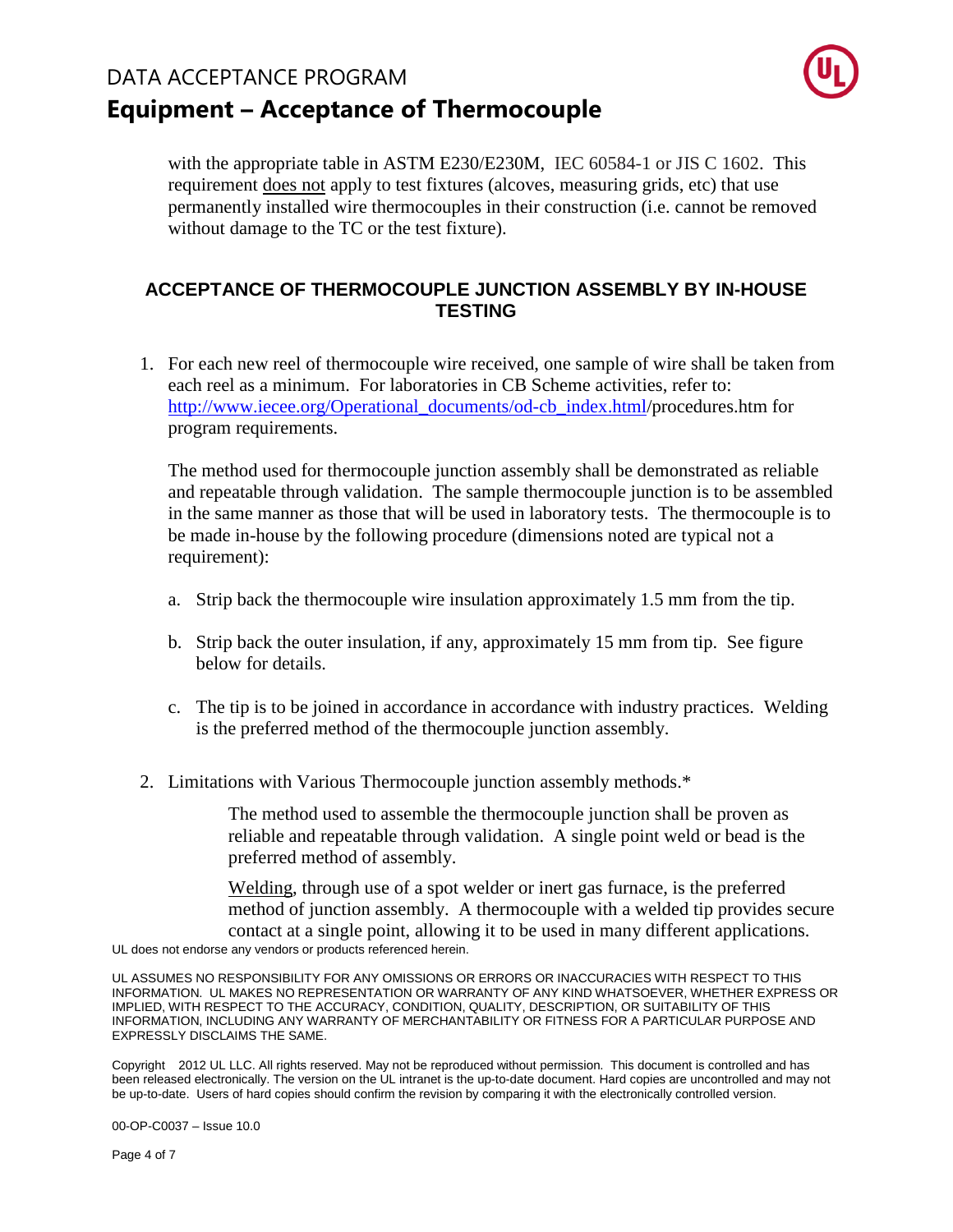

Caution must be used in applying the appropriate weld energy or furnace temperature to the junction assembly. Overheating the junction may damage the wire and may cause errors in the response of the thermocouple.



Soldering or brazing must not incorporate corrosion or allow the solder / braze metal between the wires at the junction connection point. Note that solder melting points limit the maximum temperatures that can be measured. Fluxes used in soldering or brazing are to be removed with appropriate cleaner. Trimming the junction assembly as close as possible to a single point reduces parallel electrical paths and allows mounting of the junction more closely to the point being measured. Overheating the wires during assembly must be avoided.

Twisting of thermocouple wire is not a preferred means of junction formation. Care must be taken in assuring the junction, where the two wires make first contact in the twist, contacts the point of measurement. Excessive tip length (long twists) increases the distance from the measuring point and introduces reading errors. Proper preparation of the wires prior to twisting is important. Removal of corrosion or contaminants is required to maintain an acceptable electrical conduction path at the wire junction.

UL does not endorse any vendors or products referenced herein.

UL ASSUMES NO RESPONSIBILITY FOR ANY OMISSIONS OR ERRORS OR INACCURACIES WITH RESPECT TO THIS INFORMATION. UL MAKES NO REPRESENTATION OR WARRANTY OF ANY KIND WHATSOEVER, WHETHER EXPRESS OR IMPLIED, WITH RESPECT TO THE ACCURACY, CONDITION, QUALITY, DESCRIPTION, OR SUITABILITY OF THIS INFORMATION, INCLUDING ANY WARRANTY OF MERCHANTABILITY OR FITNESS FOR A PARTICULAR PURPOSE AND EXPRESSLY DISCLAIMS THE SAME.

Copyright 2012 UL LLC. All rights reserved. May not be reproduced without permission. This document is controlled and has been released electronically. The version on the UL intranet is the up-to-date document. Hard copies are uncontrolled and may not be up-to-date. Users of hard copies should confirm the revision by comparing it with the electronically controlled version.

00-OP-C0037 – Issue 10.0

Page 5 of 7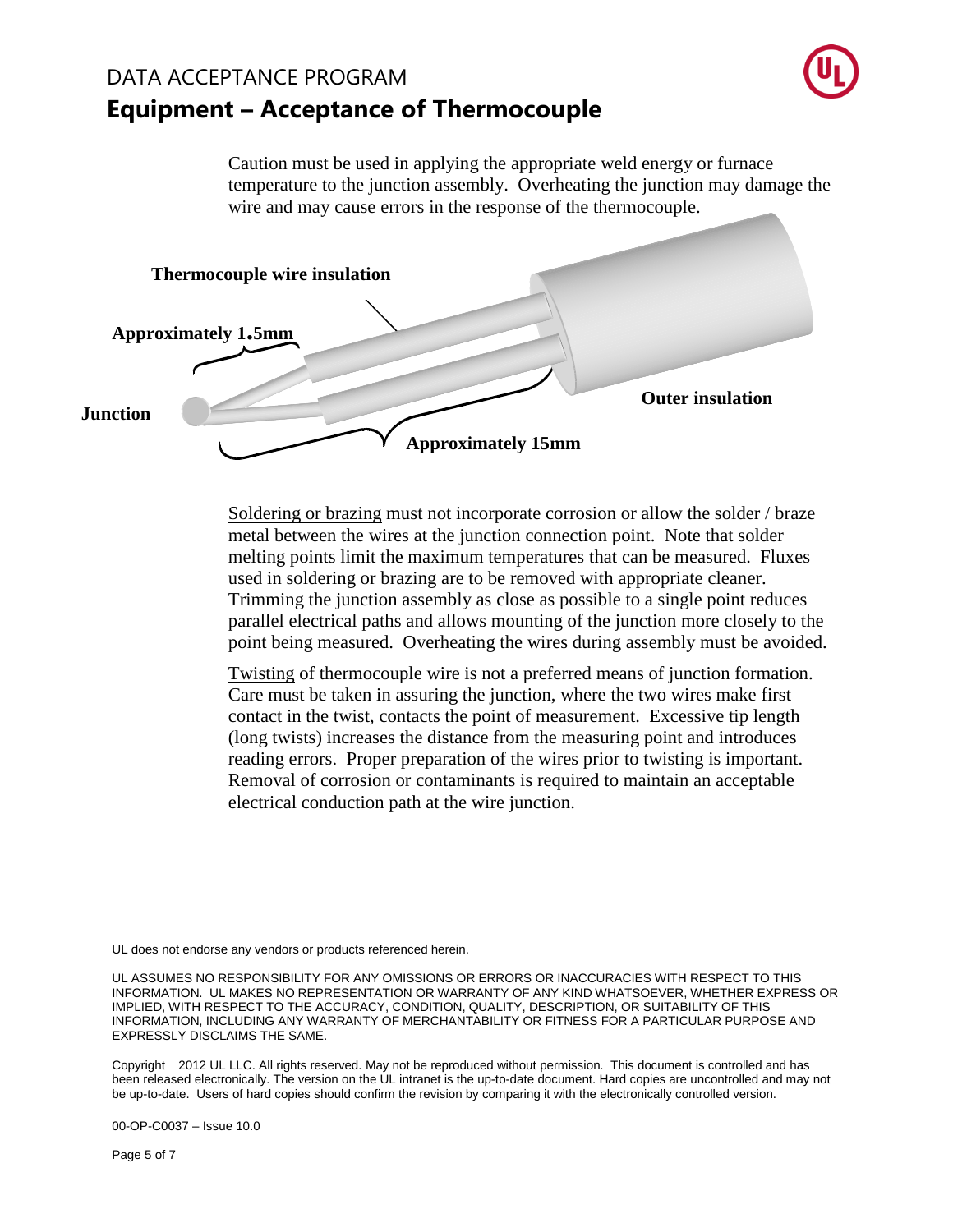

\*References: BIPM http://www.bipm.org/en/publications/its-90\_techniques.html (ref. Part 2 - Techniques and Thermometers Traceable to the International Temperature Scale of 1990, chapter 18)

> Elbert Brunner Reynolds, Jr. – PhD "The Influences of Method of Junction Formation and Heat Treatment on the Electromotive Force Produced by A Thermocouple" http://www.erc.wisc.edu/publications/thesis/thesis/thesis\_index.htm and http://www.erc.wisc.edu/publications/thesis/thesis/thesis\_Reynolds.html

Richard D. Smith, P.E. "The Care and Feeding of Thermocouples", http://www.ewh.ieee.org/soc/cpmt/tc7/ast1999/RS\_TC/

- 3. Thermocouple samples shall be verified using a comparison method. The verification process should include at least three points, preferably ambient, mid-range, and estimated upper range temperature that the TC will be measuring. A temperature standard having traceability to national standards shall be used, such as a PRT (platinum resistance thermometer) or equivalent. The TC sample and the standard are to be placed in a controlled temperature comparison medium, such as a variable dry block calibrator, or multiple fixed dry blocks, which will be set at different temperatures. At each temperature, the values from the thermocouple and temperature standard will be recorded. The emf value (measured by a calibrated voltage meter) can be compared to the appropriate table in ASTM E230/E230M, IEC 60584-1or JIS C 1602 or Temperature value (measured by a calibrated Thermocouple temperature meter/ calibrator) can be directly compared to the temperature standard."
- 4. If the sample is within tolerance, the spool of wire is accepted and clearly marked or otherwise identified with the validation records, and placed into service. Any sample that is found to be out of tolerance should be checked for proper construction of the junction and a new sample should be assembled and evaluated. Non-compliance of any sample of the second evaluation will require evaluation of the welding process, the present supplier and/or use of an alternate supplier, as needed, to obtain conforming thermocouples.
- 5. Where wire thermocouples are re-used without renewing the thermocouple junction, a reverification shall be performed using the same method described in Item 3 above prior to each re-use to assure the thermocouple is compliant with the appropriate table in ASTM E230/E230M, IEC 60854-1 or JIS C 1602.

Copyright 2012 UL LLC. All rights reserved. May not be reproduced without permission. This document is controlled and has been released electronically. The version on the UL intranet is the up-to-date document. Hard copies are uncontrolled and may not be up-to-date. Users of hard copies should confirm the revision by comparing it with the electronically controlled version.

00-OP-C0037 – Issue 10.0

Page 6 of 7

UL does not endorse any vendors or products referenced herein.

UL ASSUMES NO RESPONSIBILITY FOR ANY OMISSIONS OR ERRORS OR INACCURACIES WITH RESPECT TO THIS INFORMATION. UL MAKES NO REPRESENTATION OR WARRANTY OF ANY KIND WHATSOEVER, WHETHER EXPRESS OR IMPLIED, WITH RESPECT TO THE ACCURACY, CONDITION, QUALITY, DESCRIPTION, OR SUITABILITY OF THIS INFORMATION, INCLUDING ANY WARRANTY OF MERCHANTABILITY OR FITNESS FOR A PARTICULAR PURPOSE AND EXPRESSLY DISCLAIMS THE SAME.